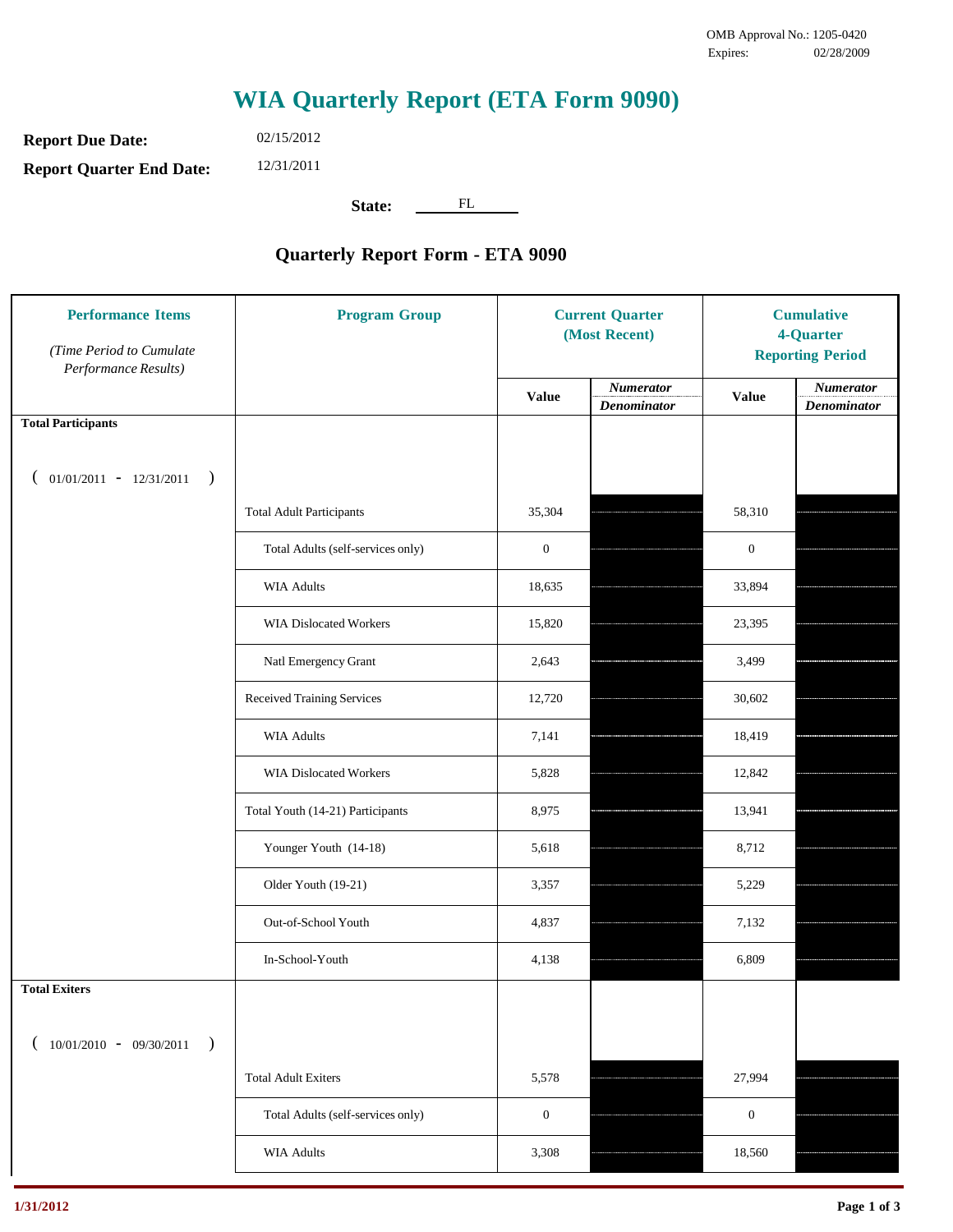| <b>Performance Items</b><br>(Time Period to Cumulate   | <b>Program Group</b>          | <b>Current Quarter</b><br>(Most Recent) |                                 | <b>Cumulative</b><br>4-Quarter<br><b>Reporting Period</b> |                          |
|--------------------------------------------------------|-------------------------------|-----------------------------------------|---------------------------------|-----------------------------------------------------------|--------------------------|
| Performance Results)                                   |                               | <b>Value</b>                            | <b>Numerator</b><br>Denominator | <b>Value</b>                                              | Numerator<br>Denominator |
|                                                        | <b>WIA Dislocated Workers</b> | 2,215                                   |                                 | 9,259                                                     |                          |
|                                                        | Natl Emergency Grant          | 289                                     |                                 | 991                                                       |                          |
|                                                        | Total Youth (14-21) Exiters   | 1,934                                   |                                 | 6,756                                                     |                          |
|                                                        | Younger Youth (14-18)         | 1,389                                   |                                 | 4,393                                                     |                          |
|                                                        | Older Youth (19-21)           | 545                                     |                                 | 2,363                                                     |                          |
|                                                        | Out-of-School Youth           | 696                                     |                                 | 2,922                                                     |                          |
|                                                        | In-School Youth               | 1,238                                   |                                 | 3,834                                                     |                          |
| <b>Placement in Employment or</b><br>Education         |                               |                                         |                                 |                                                           |                          |
| $($ 04/01/2010 - 03/31/2011<br>$\mathcal{E}$           | WIA Youth (14-21)             | 64.9                                    | 531                             | 46.7                                                      | 2,942                    |
| <b>Attainment of Degree or</b><br><b>Certification</b> |                               |                                         | 818                             |                                                           | 6,303                    |
| $($ 04/01/2010 - 03/31/2011<br>$\lambda$               |                               |                                         |                                 |                                                           |                          |
|                                                        | WIA Youth (14-21)             | 79.8                                    | 752<br>942                      | 60.0                                                      | 3,997<br>6,666           |
| <b>Literacy or Numeracy Gains</b>                      |                               |                                         |                                 |                                                           |                          |
| $($ 01/01/2011 - 12/31/2011<br>$\lambda$               |                               |                                         |                                 |                                                           |                          |
|                                                        | WIA Youth (14-21)             | 45.7                                    | 227<br>497                      | 39.5                                                      | 897<br>2,270             |
| <b>Youth Diploma or Equivilance Rate</b>               |                               |                                         |                                 |                                                           |                          |
| $(10/01/2010 - 09/30/2011$<br>$\lambda$                |                               |                                         |                                 |                                                           |                          |
|                                                        | WIA Younger Youth (14-18)     | 76.4                                    | 450<br>589                      | 71.1                                                      | 1,442<br>2,027           |
| <b>Skill Attainment Rate</b>                           |                               |                                         |                                 |                                                           |                          |
| $(10/01/2010 - 09/30/2011$<br>$\mathcal{L}$            |                               |                                         |                                 |                                                           |                          |
|                                                        | WIA Younger Youth (14-18)     | 68.6                                    | 1,621<br>2,364                  | 76.5                                                      | 7,196<br>9,402           |
| <b>Entered Employment Rate</b>                         |                               |                                         |                                 |                                                           |                          |
| $($ 04/01/2010 - 03/31/2011<br>$\lambda$               |                               |                                         |                                 |                                                           |                          |
|                                                        | Adults                        | 79.3                                    | 1,320<br>1,665                  | 78.2                                                      | 5,165<br>6,604           |
|                                                        | Dislocated Workers            | 84.7                                    | 1,661<br>1,960                  | 85.2                                                      | 6,271<br>7,357           |
|                                                        | Older Youth (19-21)           | 67.2                                    | 279<br>415                      | 61.5                                                      | 1,075<br>1,748           |